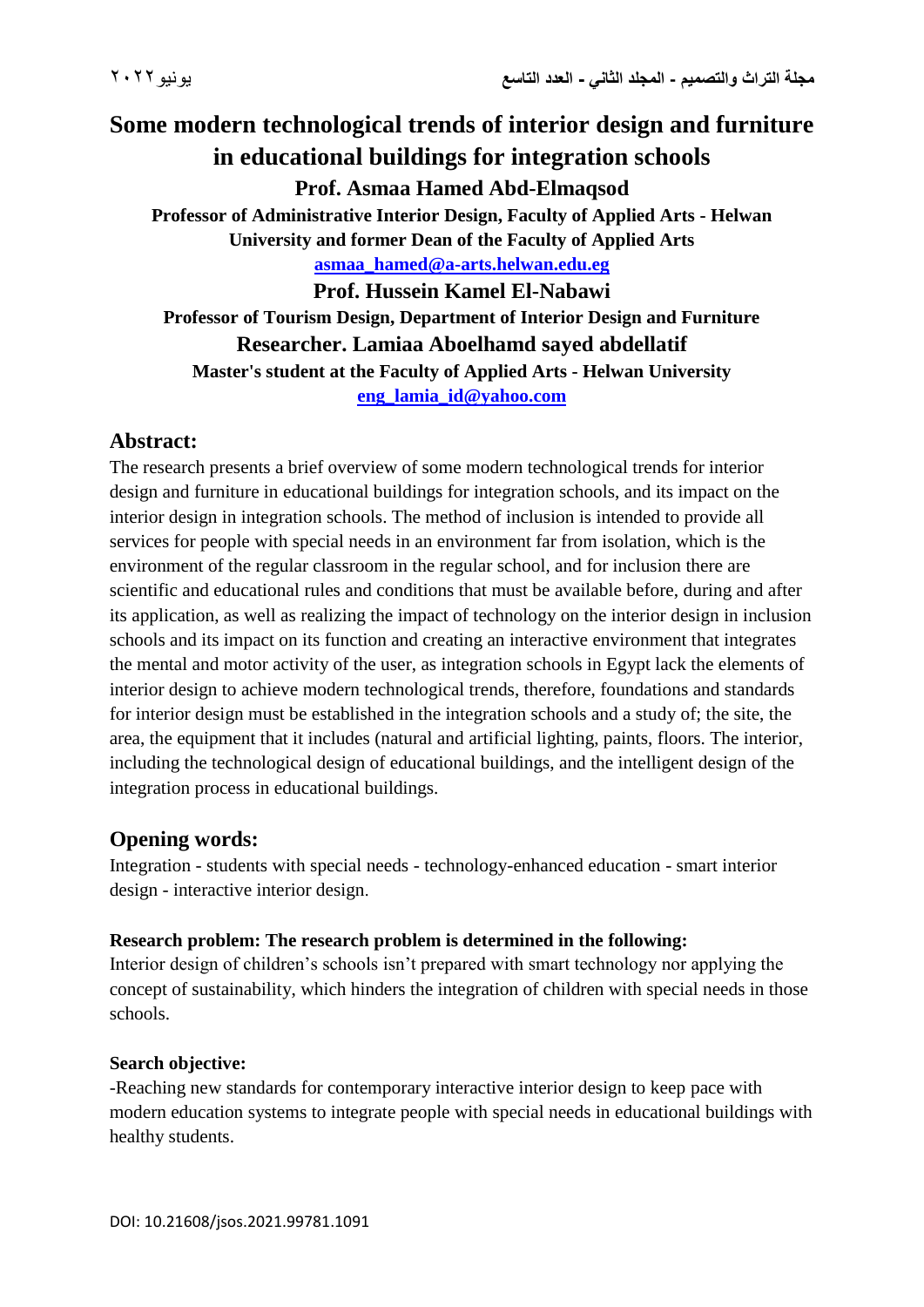-Suggesting flexible design areas within the educational buildings by reconfiguring the multifunctionality in them, allowing people with special needs to easily move and access all facilities.

- Connecting the components of school spaces with smart systems so that they adapt to the changing requirements of individuals and take into account their optimal use.

#### **Research importance:**

- Benefiting from the interactive design and modern technological methods in furnishing educational classrooms.

- Emphasis on the design of corridors and movement paths with audio-visual systems and appropriate floor treatments, according to each case.

- Developing interior design and furniture in order to diversify the educational services provided to children with special needs.

#### **Search limits:**

Objective limits: the interior design of integration schools using smart technology and the concept of sustainability

Time limits: the current era.

Spatial limits: educational buildings to integrate children with special needs in the Arab Republic of Egypt.

#### **Research Methods:**

The analytical descriptive approach, which includes the collection of design and technical specifications for educational buildings to integrate people with special needs. Then analysis and interpretation of facts and information about the concept of integration within educational buildings, based on the study of interior design standards and the study of modern trends of interior design within educational buildings.

## **The introduction:**

Education is a complex, multifaceted responsibility shared by all the various institutions and systems of society. Education is a right for every member of society, regardless of their abilities or talents. Schools should provide the opportunity for each student, regardless of their abilities, to receive educational opportunities that meet their needs and the needs of the community and that qualifies them to integrate into this society as a good citizen and an effective member. Special education has emerged to meet the needs of a segment of society members, which requires some special arrangements to grow, and to be raised and educated like the rest of the community. With the development of special education and its contents of detection, diagnosis and use of special educational methods, as a result, some schools refuse to teach some students on the grounds that they are unable to learn, although before the advent of special education, these children were receiving their education with their ordinary peers in schools. - Albeit by ineffective methods and without planning it, and after decades of isolation in institutions and private classes, human societies realized that this did not provide the desired solutions for raising and educating these individuals. This led to the emergence of the integration movement, and the interest in the Gulf countries has increased recently in people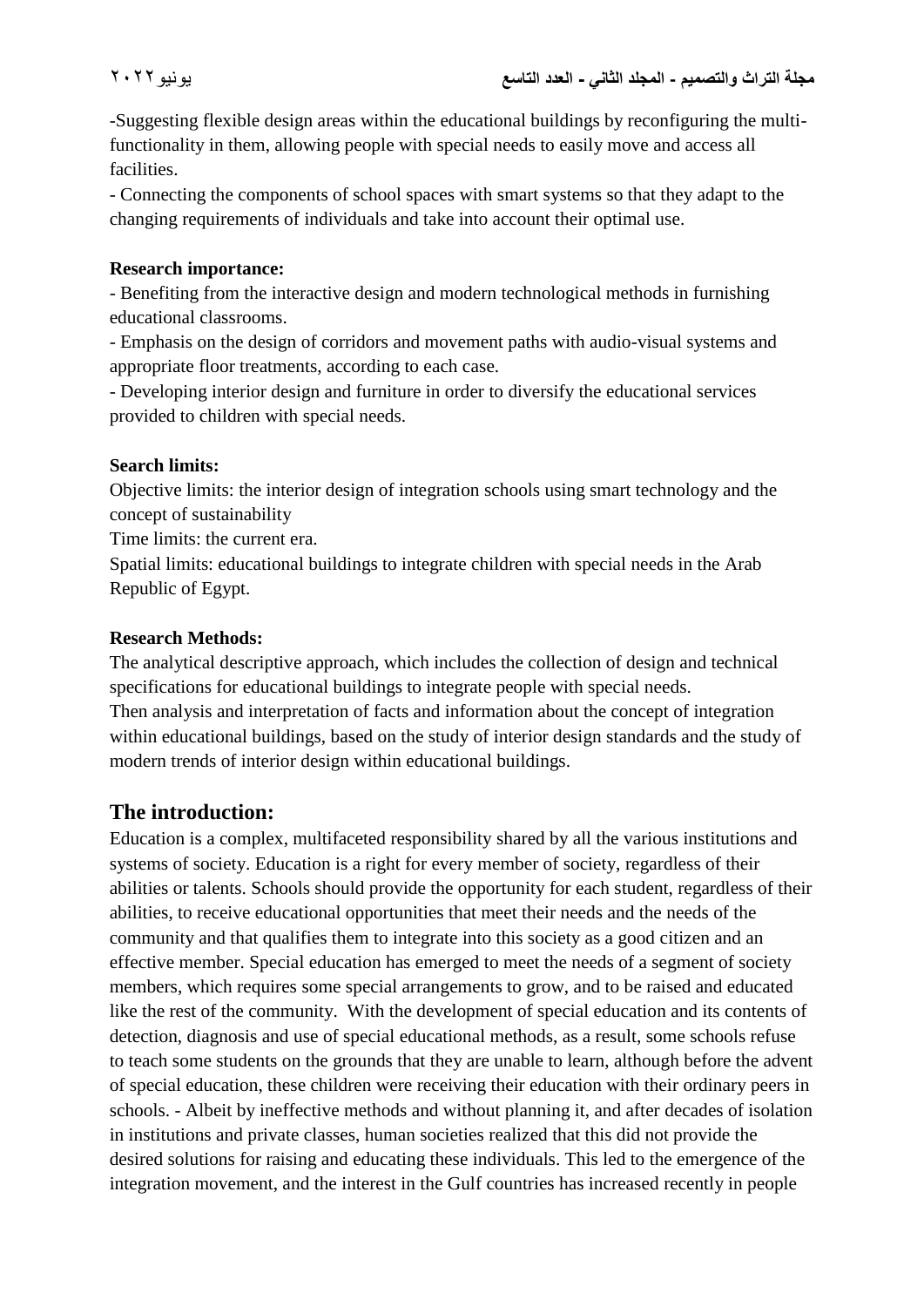with special needs and their services, and there has been a change in the perception of them, whether at the level of decision-makers or at the societal level, and integrating people with special needs with their colleagues in schools is one of the most important advanced steps that various rehabilitation programs view as a primary goal to rehabilitate people with special needs recently, so it is necessary to design integration schools with smart techniques to prepare the functional formation entity which accommodates students with all their senses and requirements, by integrating both the concept of interior design and smart technology.

# **1- Integration:**

## **1-1- Definition of Integration:**

Integration is to provide opportunities for children with special needs to enroll in the special education system as a measure to emphasize the principle of equal opportunities in education. Integration generally aims to meet the special educational needs of children with special needs within the framework of the regular school and according to appropriate educational methods, curricula and means, and supervises their provision as specialized educational apparatus in addition to the teaching staff in the public school.  $($ 

## **1-2- The objective of the integration:**

The main objective of the amalgamation process is to change classification systems of this type and to ensure that all students, especially those with special needs, are capable of education and training if appropriate and effective programs are provided to them. For them as being thought of as they are unable to learn, and this constitutes the biggest obstacle to their education in general and to their inclusion in regular classes in particular<sup>()</sup>.

# **2 - Educational technology**

#### **1-2- The concept of educational technology and its application in the integration schools:**  4 **) (**

Educational technology is "the theory and application in the design and development of programs for individuals, whether ordinary or people with special needs, to facilitate the teaching and learning process, and to deal with various learning resources to enrich their experiences.

There are several terms defined as "any material, piece, or thing modified or made to order with the aim of "increasing the scientific or functional competence of children in the fusion treads."

#### **-2-2- The role of educational technology in providing solutions for people with special needs:**  $($

The role of educational technology is to provide solutions for people with special needs through:

-Physical solutions: represented in the provision or acquisition of hardware, materials, aids, educational resources and software.

Intellectual solutions: derived from teaching and learning theories and transforming them into educational competencies to provide an appropriate learning environment for these individuals.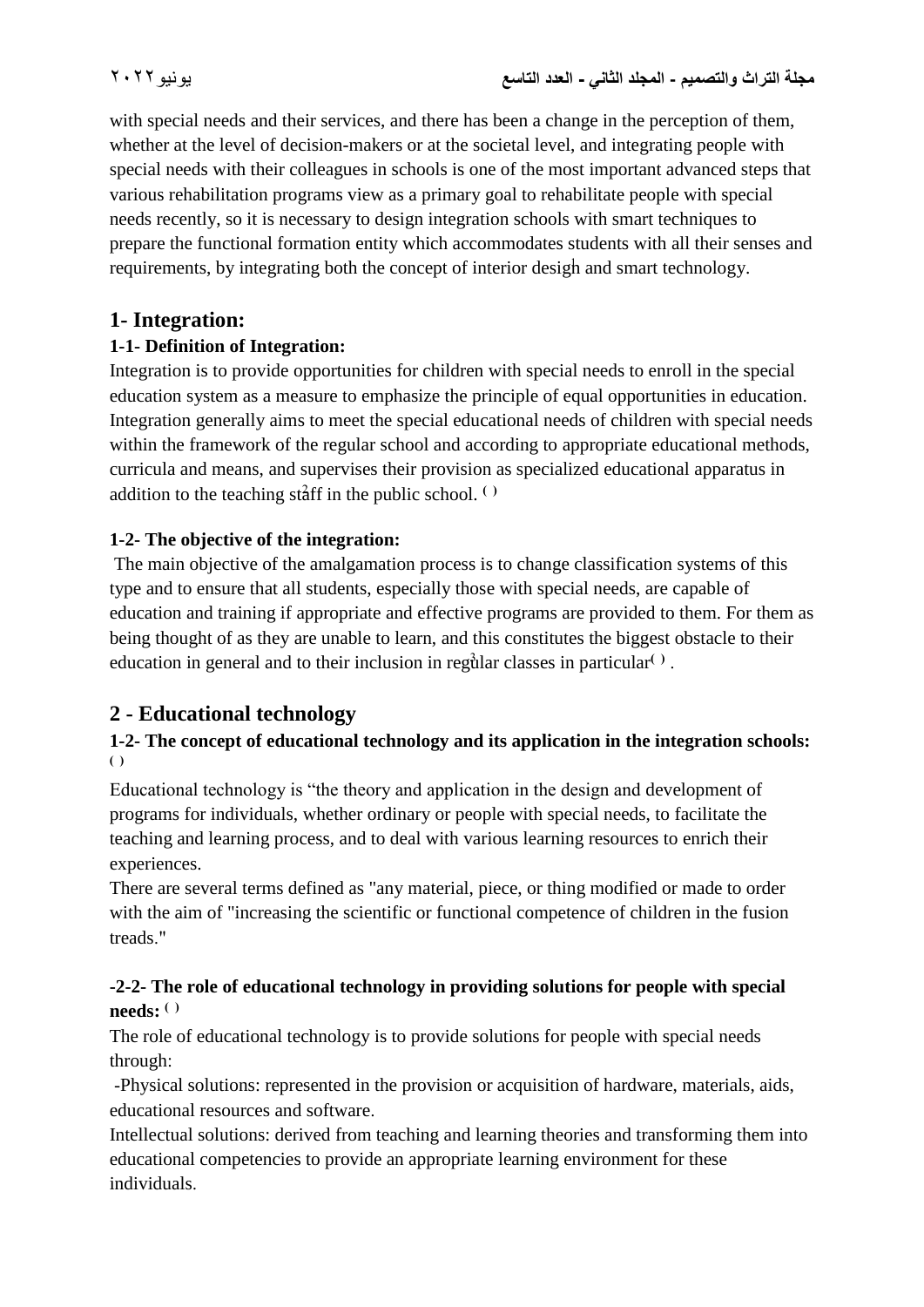#### **3--2-The requirements of the technological interior design in the educational environment of the integration schools:( )**

1-3-2- Functional requirements for designing furniture and surfaces in educational environments.

2-3-2- Aesthetic requirements in educational environments (integration schools).

3-3-2- Requirements related to the selection of materials for educational environments (integration schools).

4-3-2- New materials and technology.



**Figure (1) shows the Light seat - Alberto Meda design, made of Carbon fiber**

# **3- Intelligent interior design inside educational buildings (integration schools):**

 Smart interior design is the formulation of the interior space through a group of elements that are electronically controlled by a machine that is programmed to carry out the work required of it to adapt and respond, as well as reducing the negative impact on the environment through energy and resource efficiency and improving the internal environment.

#### **1-3 - The importance of smart interior design:**

1- Improving the quality of the indoor air and the levels of indoor comfort, as well as raising the levels of auditory, visual and thermal comfort.

2- Providing more interaction and cooperation, whether physical or electronic.

3- Increasing the ability of children with special needs to automatically control the building systems and the internal environment.

4- Building management (environmental control of building systems and occupant control).

5- Vacuum management (controlling changes by achieving consistency and flexibility).

6- Reducing operating costs.

7- Removing from independent control and achieving total control over all building elements and systems. <sup>8</sup>

## **2-3- Elements and components of smart interior design.**)

1- Smart devices:

2- Intelligent systems:

#### **3-3- Applications of smart interior design:**

- 1-5-5- Smart Furniture.
- 2-5-5- Movable Partition Walls.
- 3-5-5- Interactive surfaces.
- 4-5-5- Interactive floor.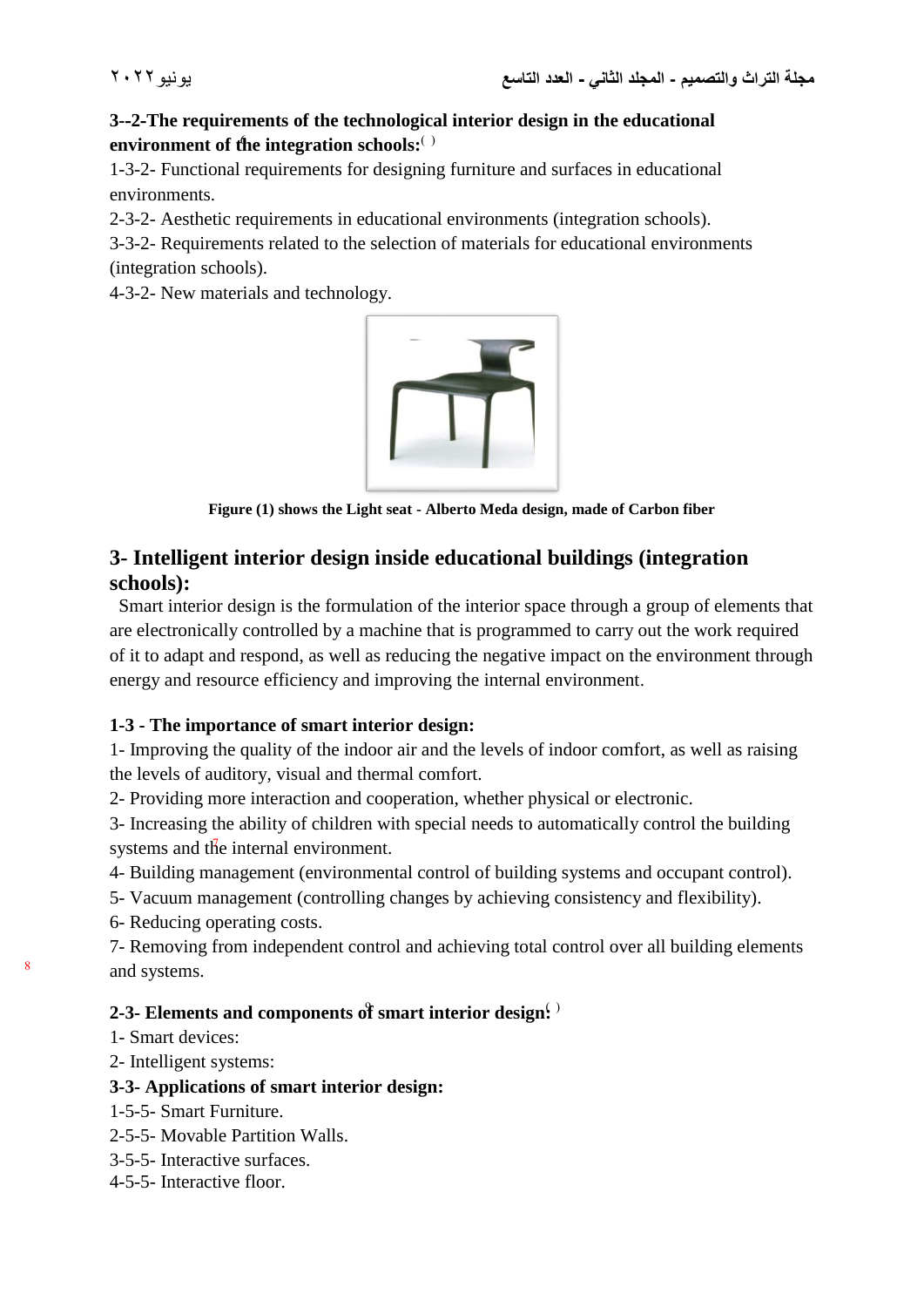

**Figure (2) shows the shape of the movable partition walls**



**Figure (3) shows the shape of the thermo chromic table as an example of thermo chromic materials Source: (Watson, 2016)**

#### **4**- **Interactive design:**  $($  )

The interactive system is considered among the smart systems that work on developing interior design and furniture inside educational buildings (integration schools) and also works on developing the skills of people with special needs.

#### **1-4- Interactive Interior Design Components:** 1 1 **) (**

- 1- Interactive surfaces inside the integration schools.
- 2- Interactive interfaces within the integration schools.
- $\mathcal{F}$  Interactive floors inside the integration schools.

#### **2-4- Interactive flooring types:12)(**

#### **1-Interactive floors with mechanical components.**



**Figure (4) shows interactive floors based on mechanical sensors**

#### **2- Interactive floors using piezoelectric materials13))**



**Figure (5) Interactive floors consisting of tiles, under which sensors are installed to interact with human movement**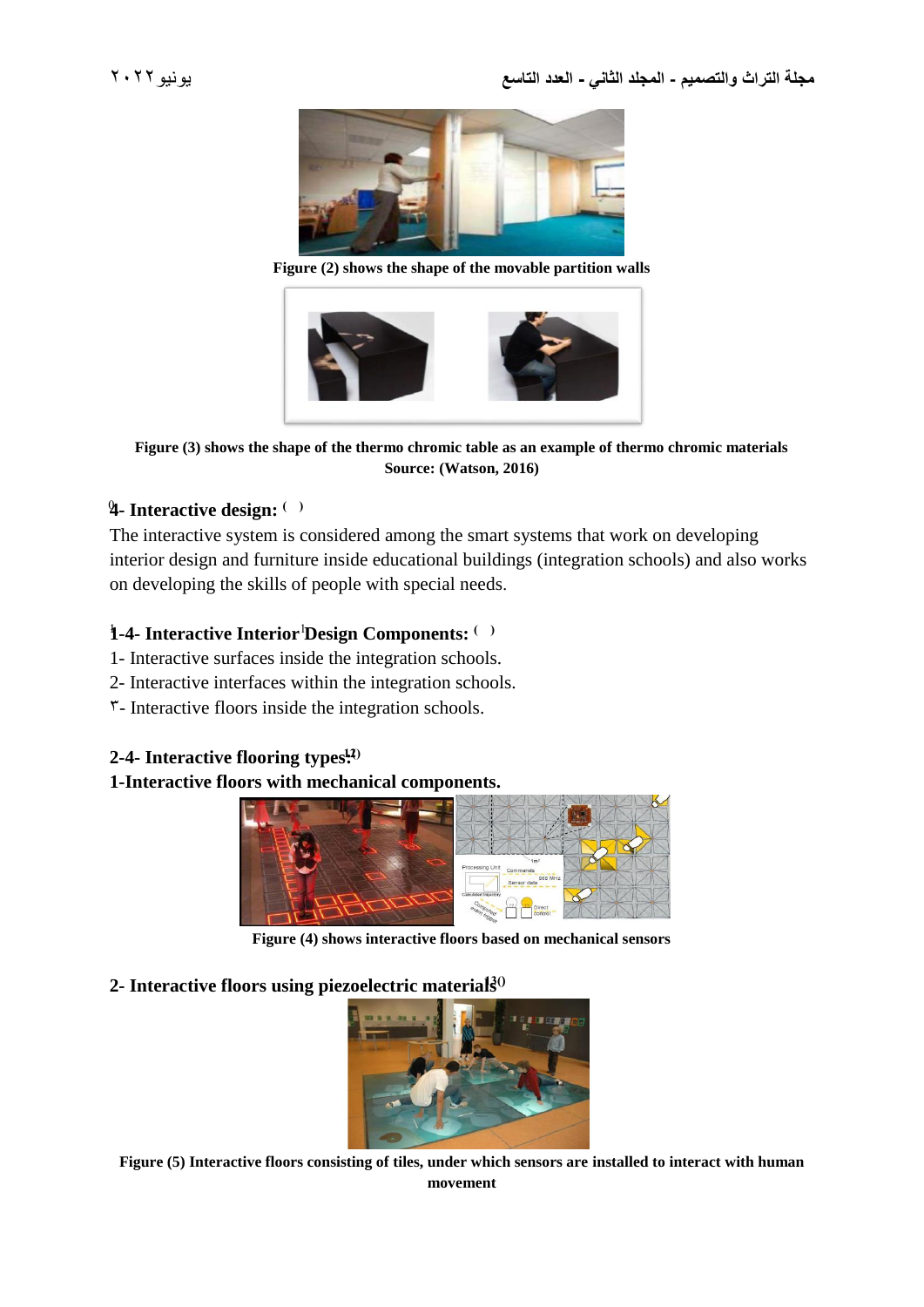#### **3-4- Interactive walls inside the integration schools:**  $( )$

The main objective of designing the interactive walls in the integration schools is the direct communication and interaction between them and the students, especially students with special needs.

#### **- Interactive wall types:**

- A- Aegis Hypo surface.
- B- Interactive Projection walls.
- C Wall touch screen.

#### **4-4- Interactive ceilings within the integration schools:**  $( )$

#### **- Interactive wall types:**



Figure (7) shows different models for the use of interactive ceilings with mechanical components<sup>18)</sup>

#### **-5-4- Interactive furniture inside the integration schools :**  $( )$ **Types of interactive furniture:**

A- Interactive Sensing Chair. B- Smart Desk. C - Wall touch screen.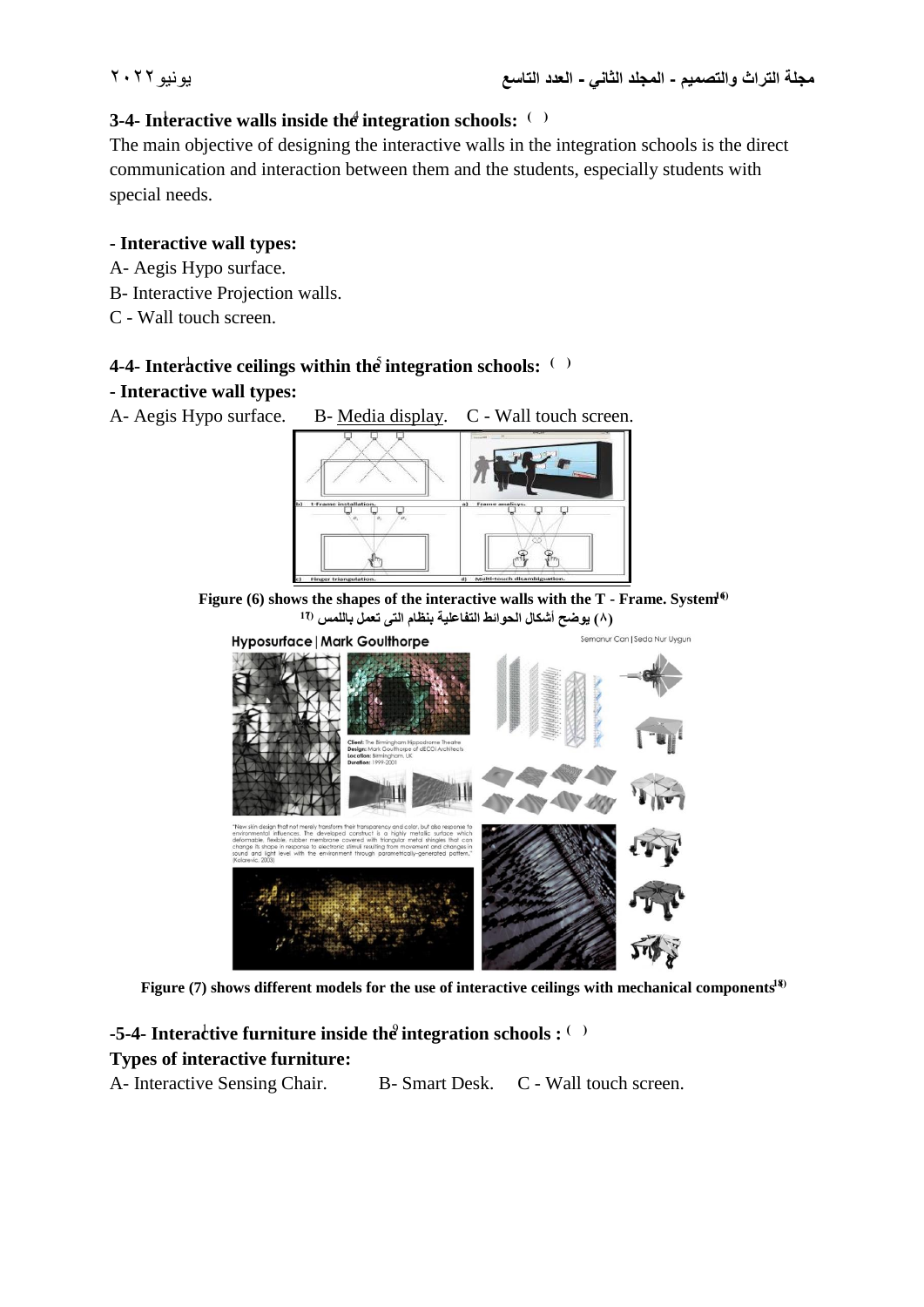

**Figure (8) shows the interactive chairs based on the pressure maps inside the computer**  $2\theta$ 



**21)(Figure (9) shows the smart office** 

## **Results : -**

Through the study, several results appear to us that can be summarized as follows: -

1- The educational space should be able to motivate students, especially those with special needs.

2- The interactive interior design helps in updating and beautifying the shape of the spaces inside the integration schools. It also helps students, especially those with special needs, to learn quickly and have a more absorbing capacity because of the factors that dazzle when using.

3- The good design of the integration schools depends on the study of the requirements of the technological interior design in the educational environment of the integration schools, which must be well known before applying modern technologies to the design.

4- The use of smart materials in the interior design of the integration schools gives flexibility and ease in moving pieces of furniture within the space. Furniture pieces can also be used in more than one function.

5- It is preferable to use mobile partition walls, through which spaces can be separated and merged. The necessity, as well as the possibility of making openings for doors and windows. 5- Interactive walls are a special type of computer application on internal and external architectural walls. The main objective of designing interactive walls in integration schools is direct communication and interaction between them and students, especially students with special needs.

# **Recommendations: -**

1- The necessity for the Ministry of Education to pay attention to the method of inclusion in educational buildings and to adopt it mainly and to provide all services and care for people with special needs.

2- The need for the Ministry of Education to pay attention to the application of smart technology within the integration schools, as it creates a healthy and interactive socially and intellectual environment among the students. It also provides a safe, comfortable and flexible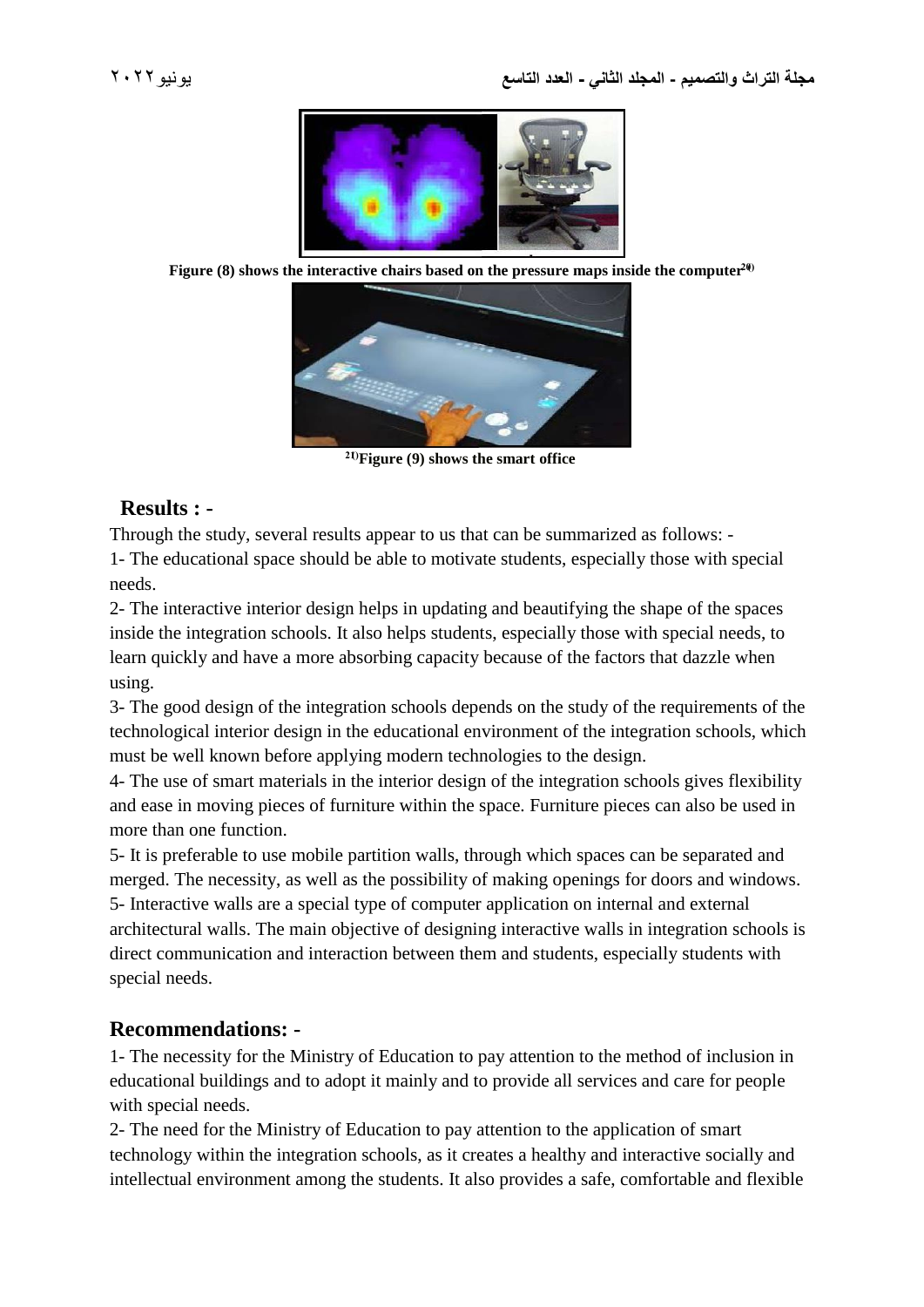environment for people with special needs and provides them with financial support and the necessary expertise.

3- Faculty members must be familiar with the requirements of technological interior design in the educational environment for people with special needs and determine their needs and requirements.

4- Interior designers must fulfill the conditions of interactive interior design to achieve an interactive environment between ordinary students and people with special needs and reach new dimensions in the relationship between them.

5- The need for interior designers to pay attention to providing smart, highly efficient, changeable and adaptable furniture that saves spaces within the void. All horizontal surfaces such as tables and shelves can be converted into vertical surfaces hidden in walls and floors.

6- Designers should include interactive walls in the integration schools because they work on communication and direct interaction between them and students, especially students with special needs.

7- Designers should use interactive floors in the integration schools for children, as it is a fun interactive experience and an effective interactive participation between children.

8- The interactive ceiling technology should be shared with the interactive floors in the integration schools for children as one of the means of light display technology that provides an enjoyable interactive experience and an effective interactive participation among children. 9- The constructors should move towards constructing smart buildings, which have a role in achieving the best solutions for the surrounding environment.

# **References:-**

--Imran Patel, Ceramic Based Intelligent Piezoelectric Energy Harvesting Device, book edited by Costas Sikalidis, ISBN 978-953-307-350-7, Published: September 6, 2011 under CC BY-NC-SA 3.0 license.

-Michael Fox , Miles Kemp.- Interactive Architecture - Princeton Architecture Press, New York, 2009.

- **1-** <http://educapsy.com/blog/integration-ayant-besoin-432>
- **2-** http://www.interactive floor.com
- **3-** <https://www.mmt.io/multi-touch-video-wall-multi-user-interactive/>
- **4-** http://www.jcdec auxna.com/airport/product/interactive-digital-wall-display

<sup>3</sup> http://educapsy.com/blog/integration-ayant-besoin-432

 $(1 \cdot 12)$ 

5 المرجع السابق .

المرجع السابق \_<sup>7</sup>

 $\overline{a}$ 

امنية مجدي عبد العزيز – معايير الاستدامة بالتقنيات الذكية في التصميم الداخلى لمؤسسات رعاية الاطفال المعوقين حركيا فى مصر من 1:17 سنة –رسالة \_<sup>1</sup> دكتوراه – قسم التصميم الدخلى واالثاث –كلية الفنون التطبيقية 2017

<sup>2</sup> راندا مصطفى الديب – المؤتمر العلمي االول –المشكالت التى تواجه عملية دمج االطفال ذوي االحتياجات الخاصة –كلية التربيه جامعه بنها

<sup>4</sup> حسن الباتع محمد عبد العاطى ، تكنولوجيا تعليم ذوى االحتياجات الخاصة والوسائل المساعدة –كتاب - االسكندرية – دار الجامعة الجديدة

<sup>-</sup> هدير مصطفى أحمد خميس- فلسفة التصميم الداخلي التفاعلي لتطوير بيئة األنشطة التعليمية للمرحلة الثانوية – رسالة دكتوراة – كلية الفنون التطبيقية – <sup>6</sup> جامعة حلوان – 2019 – ص 87